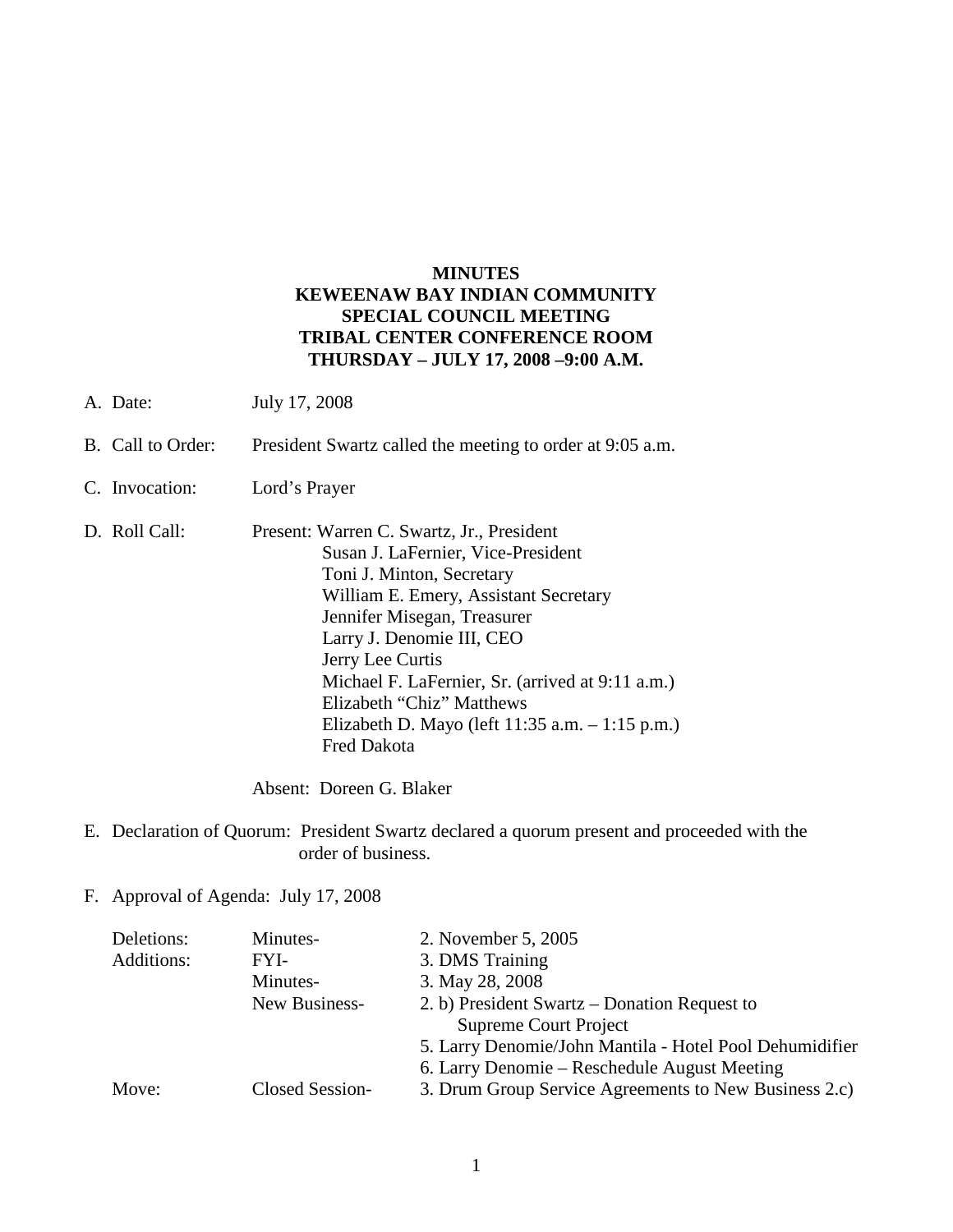**MOTION MADE BY FRED DAKOTA TO APPROVE THE AGENDA WITH THE CHANGES. SUPPORTED BY WILLIAM E. EMERY. NINE IN FAVOR (Susan J. LaFernier, Toni J. Minton, William E. Emery, Jennifer Misegan, Larry J. Denomie III, Jerry Lee Curtis, Elizabeth "Chiz" Matthews, Elizabeth D. Mayo, Fred Dakota), OPPOSED - 0, ABSTAINING – 0, TWO ABSENT (Doreen G. Blaker, Michael F. LaFernier, Sr.), MOTION CARRIED.**

G. For Your Information:

- 1. A copy of the Gaming Commission Meeting Minutes for 06/03/08, 06/17/08 & 06/24/08
- 2. New Day Policies for Review One New Addition, "Power Outage" and One Replacement, "Table Top Exercise on Emergency Procedures"
- 3. Diversified Management Services On-Site Training Offerings

# **Mike LaFernier arrived at 9:11 a.m.**

- H. Approval of Meeting Minutes:
	- 1. April 10, 2008 Tape Review (Tabled on 07/12/08)

# **Break: 9:40 – 9:52 a.m.**

**MOTION MADE BY ELIZABETH D. MAYO TO APPROVE THE APRIL 10, 2008 MEETING MINUTES, WITH THE CHANGES ON PAGE TWO. SUPPORTED BY TONI J. MINTON. EIGHT IN FAVOR (Toni J. Minton, William E. Emery, Jennifer Misegan, Larry J. Denomie III, Jerry Lee Curtis, Michael F. LaFernier, Sr., Elizabeth D. Mayo, Fred Dakota), TWO OPPOSED (Susan J. LaFernier, Elizabeth "Chiz" Matthews), ABSTAINING – 0, ONE ABSENT (Doreen G. Blaker), MOTION CARRIED.**

2. May 15, 2008

**MOTION MADE BY FRED DAKOTA TO APPROVE THE MAY 15, 2008 MEETING MINUTES. SUPPORTED BY TONI J. MINTON. NINE IN FAVOR (Susan J. LaFernier, Toni J. Minton, William E. Emery, Larry J. Denomie III, Jerry Lee Curtis, Michael F. LaFernier, Sr., Elizabeth "Chiz" Matthews, Elizabeth D. Mayo, Fred Dakota), OPPOSED - 0, ONE ABSTAINING (Jennifer Misegan), ONE ABSENT (Doreen G. Blaker), MOTION CARRIED.**

3. May 28, 2008

**MOTION MADE BY LARRY J. DENOMIE III TO APPROVE THE MAY 28, 2008 MEETING MINUTES WITH THE CHANGE. SUPPORTED BY MICHAEL F. LAFERNIER, SR. EIGHT IN FAVOR (Susan J. LaFernier, Toni J. Minton, Larry J. Denomie III, Jerry Lee Curtis, Michael F. LaFernier, Sr., Elizabeth "Chiz" Matthews, Elizabeth D. Mayo, Fred Dakota), OPPOSED - 0, TWO ABSTAINING (William E. Emery, Jennifer Misegan), ONE ABSENT (Doreen G. Blaker), MOTION CARRIED.**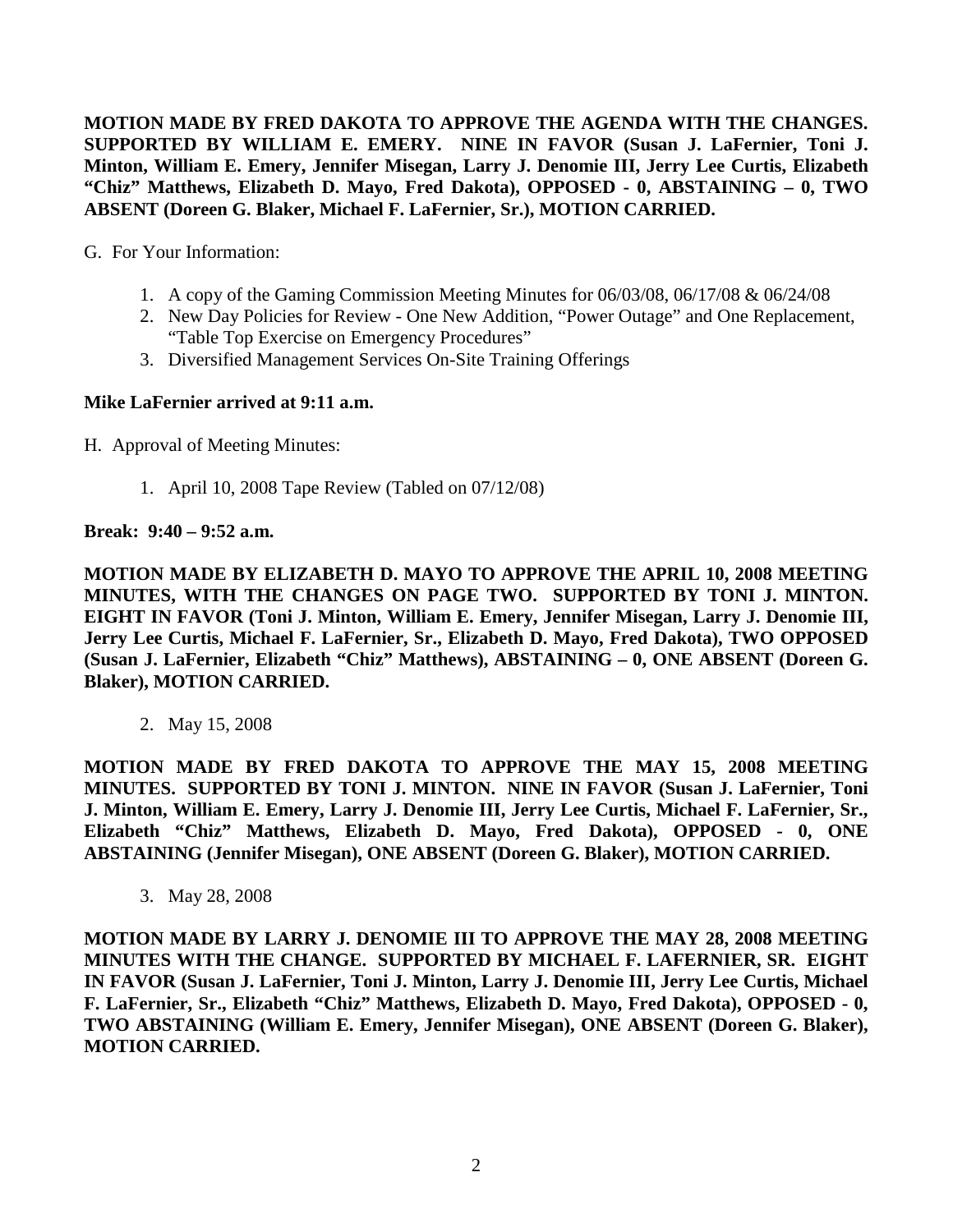### I. Old Business:

- 1. Schedule  $2<sup>nd</sup>$  Readings
	- a) 2008-02 Tobacco Ordinance of  $2008$  The Council scheduled the  $2<sup>nd</sup>$  Reading for Monday, August 11, 2008, 6:00 p.m. at the Bingo Hall.
	- b) 2008-03 Appellate Division of the Tribal Court Modify Tribal Code The Council scheduled the  $2<sup>nd</sup>$  Reading for Thursday, July 31, 2008, at 5:00 p.m. in Council Chambers.

**MOTION MADE BY ELIZABETH D. MAYO TO MOVE THE AUGUST 2, 2008 REGULAR MEETING TO AUGUST 16, 2008. SUPPORTED BY LARRY J. DENOMIE III. TEN IN FAVOR (Susan J. LaFernier, Toni J. Minton, William E. Emery, Jennifer Misegan, Larry J. Denomie III, Jerry Lee Curtis, Michael F. LaFernier, Sr., Elizabeth "Chiz" Matthews, Elizabeth D. Mayo, Fred Dakota), OPPOSED - 0, ABSTAINING - 0, ONE ABSENT (Doreen G. Blaker), MOTION CARRIED.**

- 2. View Gung-Ho Video (20 Minutes) from Joe Constance, which was also presented at the Supervisory Skills Certification Program – The video presented goals, missions and values to improve production in the workplace.
- 3. Jerry Swartz/Francis LaPointe, CFO Swartz Property Acquisition Jerry Swartz requested the Tribe take the land as a gift, rather than purchase it, the Tribe would pay him a gift, and he would not receive a 1099 form and have to pay taxes. Francis LaPointe stated that a 1099 is not issued on a land sale, but he would receive one for a gift. This will be discussed with our attorney and Jerry will bring more information to Jason Ayres.
- J. New Business:
	- 1. Todd Warner, NRD
		- a)  $6<sup>th</sup>$  Annual George E. Curtis Kid's Fishing Derby Results Over 200 kids participated and \$3000.00 worth of prizes and fishing gear was distributed.
		- b) Spring Cleanup Results \$13,500.00 was the total cost, not including the Village of Baraga vouchers. The Tribal Construction Company collected approximately 40 tons. The Council would like to do a fall cleanup as well.
		- c) Upcoming Clean Sweep Event for Tribal members August 16, 2008 at 8:30 a.m. to noon for the collection of household hazardous waste and used and unused pharmaceuticals.
		- d) 2008 Jumbo River Brook Trout Stocking Plan There are 43,000 jumbo river brook trout available for stocking at 8 creeks/streams/rivers.

### **Elizabeth Mayo left at 11:35 a.m.**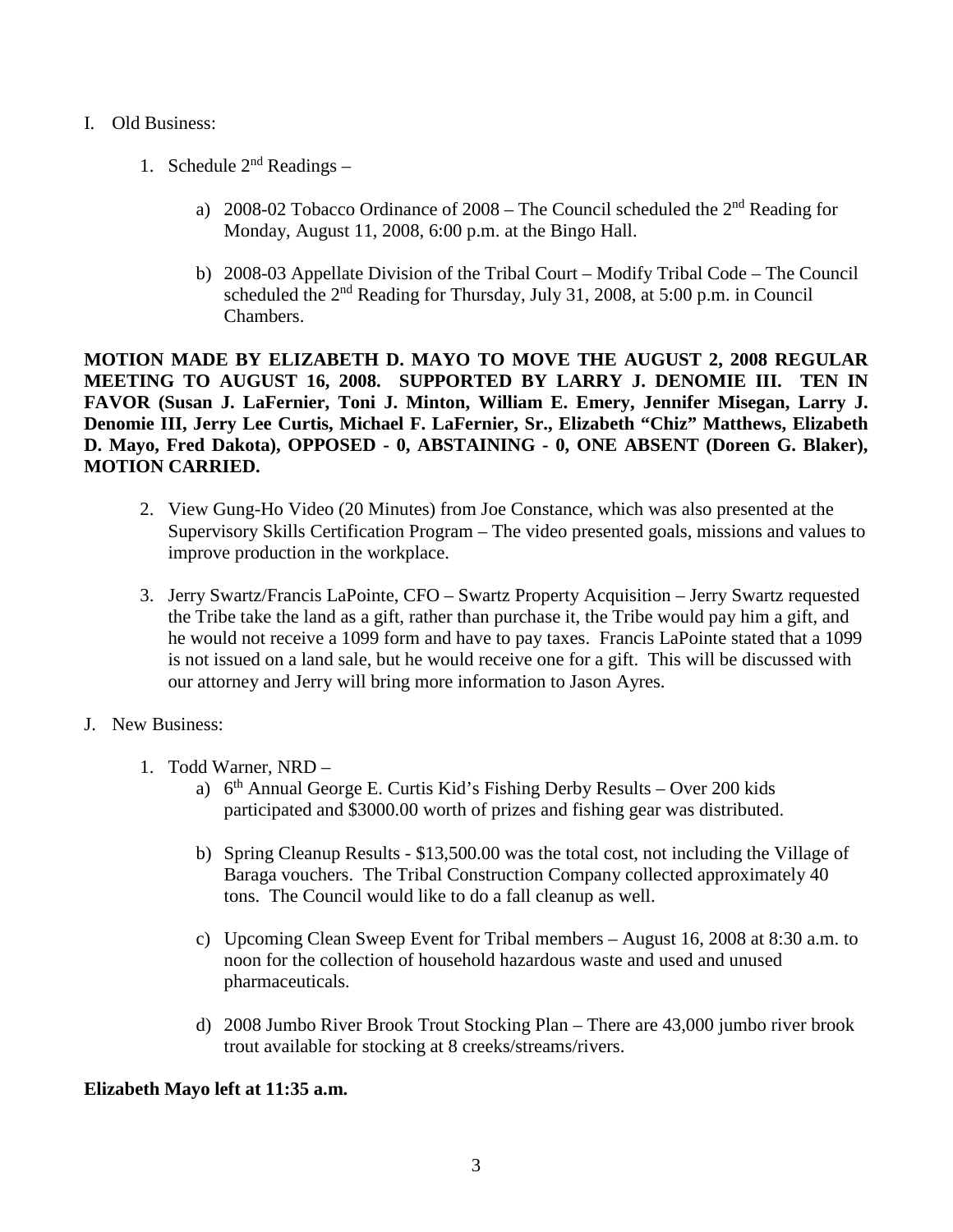- 2. Warren C. Swartz, Jr., President
	- a) Donation Request for John Paul Decota

**MOTION MADE BY LARRY J. DENOMIE III TO APPROVE A DONATION OF \$1832.76 FOR JOHN PAUL DECOTA. SUPPORTED BY TONI J. MINTON. NINE IN FAVOR (Susan J. LaFernier, Toni J. Minton, William E. Emery, Jennifer Misegan, Larry J. Denomie III, Jerry Lee Curtis, Michael F. LaFernier, Sr., Elizabeth "Chiz" Matthews, Fred Dakota), OPPOSED - 0, ABSTAINED - 0, TWO ABSENT (Doreen Blaker, Elizabeth D. Mayo), MOTION CARRIED.** 

b) Tribal (U.S.) Supreme Court Project Donation – Native American Rights Fund

**MOTION MADE BY FRED DAKOTA TO APPROVE A DONATION OF \$10,000.00 TO ASSIST NARF WITH THEIR BILLS. SUPPORTED BY MICHAEL F. LAFERNIER, SR. EIGHT IN FAVOR (Susan J. LaFernier, Toni J. Minton, William E. Emery, Larry J. Denomie III, Jerry Lee Curtis, Michael F. LaFernier, Sr., Elizabeth "Chiz" Matthews, Fred Dakota), OPPOSED - 0, ONE ABSTAINED (Jennifer Misegan), TWO ABSENT (Doreen Blaker, Elizabeth D. Mayo), MOTION CARRIED.** 

c) (2) Drum Groups Services Agreements for the July Powwow-

**MOTION MADE BY TONI J. MINTON TO APPROVE THE SERVICES AGREEMENTS BETWEEN KBIC AND THE FOUR THUNDERS AND BUFFALO HORSE DRUM GROUPS. SUPPORTED BY ELIZABETH "CHIZ" MATTHEWS. SEVEN IN FAVOR (Susan J. LaFernier, Toni J. Minton, William E. Emery, Jennifer Misegan, Larry J. Denomie III, Michael F. LaFernier, Sr., Elizabeth "Chiz" Matthews), ONE OPPOSED (Fred Dakota), ONE ABSTAINED (Jerry Lee Curtis), TWO ABSENT (Doreen Blaker, Elizabeth D. Mayo), MOTION CARRIED.** 

**Lunch: 12:02 – 1:15 p.m.**

**Elizabeth Mayo returned at 1:15 p.m.**

- 3. Jason Ayres, Realty Officer
	- a) Resolution KB-1622-2008 Tanya Miller Residential Lease [This item was moved to another meeting]

[Return to Swartz Property Acquisition from Old Business item #3] - There is a \$10,500.00 survey fee requirement for two parcels that Jason Ayres is asking the Council to waive. This would give a title commitment with no exceptions. He received three quotes for the survey. He is also waiting for the environmental assessment to be completed.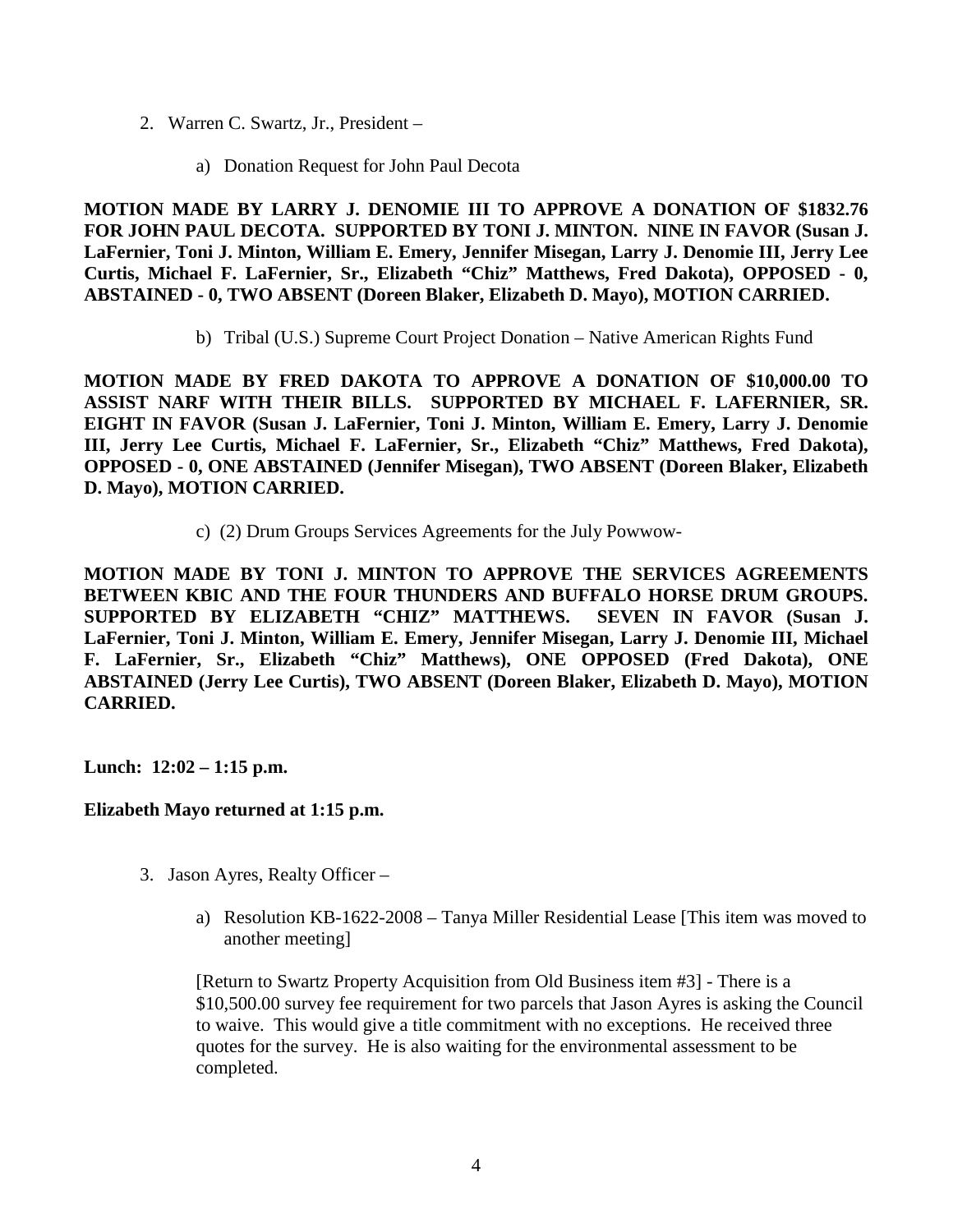**MOTION MADE BY ELIZABETH D. MAYO TO WAIVE THE SURVEY REQUIREMENT ON THE JERRY SWARTZ PROPERTY ACQUISITION PER JASON AYRES' RECOMMENDATION. SUPPORTED BY FRED DAKOTA. NINE IN FAVOR (Susan J. LaFernier, Toni J. Minton, William E. Emery, Jennifer Misegan, Larry J. Denomie III, Michael F. LaFernier, Sr., Elizabeth "Chiz" Matthews, Elizabeth D. Mayo, Fred Dakota), OPPOSED - 0, ONE ABSTAINED (Jerry Lee Curtis), ONE ABSENT (Doreen Blaker), MOTION CARRIED.** 

> b) Request for donation to perform work at L'Anse Sports Complex. Jason is a member of the Sports Complex Board. They have a grant and the complex may be completed in 5 years.

**MOTION MADE BY FRED DAKOTA TO DONATE \$22,000.00 FOR THE L'ANSE SPORTS COMPLEX TO THE TRIBAL CONSTRUCTION COMPANY FOR INSTALLATION OF A WATERLINE. SUPPORTED BY TONI J. MINTON. EIGHT IN FAVOR (Susan J. LaFernier, Toni J. Minton, William E. Emery, Larry J. Denomie III, Jerry Lee Curtis, Elizabeth "Chiz" Matthews, Elizabeth D. Mayo, Fred Dakota), OPPOSED - 0, TWO ABSTAINED (Jennifer Misegan, Michael F. LaFernier, Sr.), ONE ABSENT (Doreen Blaker), MOTION CARRIED.** 

4. John Baker [Not Present] – Business License Renewal for Stacey Koski - d/b/a Koski's World of Wheels

**MOTION MADE BY LARRY J. DENOMIE III TO APPROVE THE RENEWAL LICENSE FOR STACEY KOSKI DOING BUSINESS AS KOSKI'S WORLD OF WHEELS, PENDING VERIFICATION OF THE ADDRESS OF THE PLACE OF BUSINESS. SUPPORTED BY SUSAN J. LAFERNIER. TEN IN FAVOR (Susan J. LaFernier, Toni J. Minton, William E. Emery, Jennifer Misegan, Larry J. Denomie III, Jerry Lee Curtis, Michael F. LaFernier, Sr., Elizabeth "Chiz" Matthews, Elizabeth D. Mayo, Fred Dakota), OPPOSED - 0, ABSTAINED - 0, ONE ABSENT (Doreen Blaker), MOTION CARRIED.** 

**Break: 1:36 – 1:48 p.m.**

- 5. John Mantila, Casino Manager/Clay VanBuren, HVAC Hotel Pool Dehumidifier One bid was presented, two more bids will be brought back to the Council and a breakdown of costs at a future meeting.
- 6. Larry Denomie August Meeting [There was a motion made on this issue under Old Business earlier in the day]